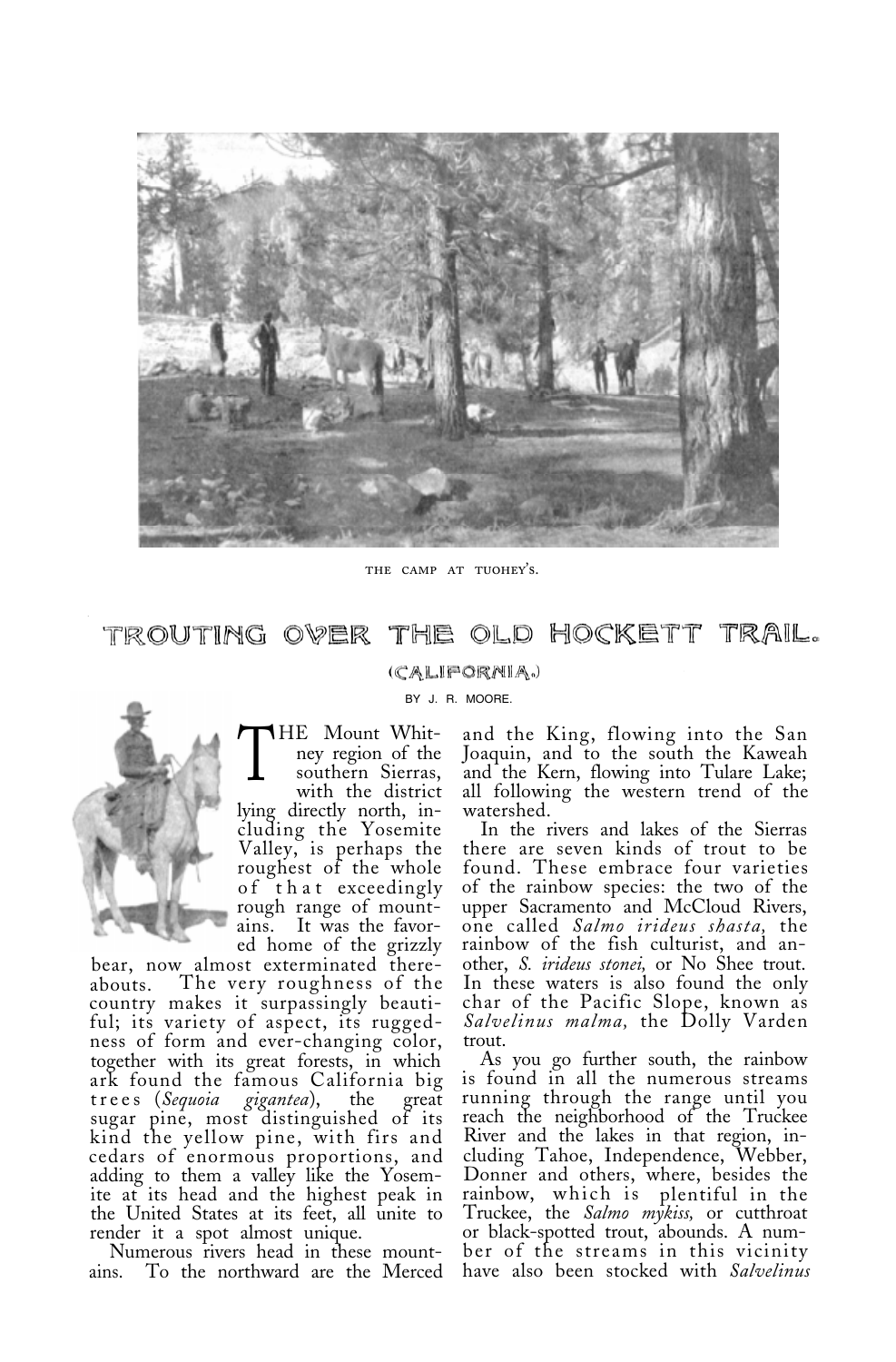*fontinalis,* the brook-trout of our Eastern seaboard.

This makes five varieties, and, going still further south, to the Mount Whitney country, two others are found, the *S. irideus gilberti* or Kern River trout, and *S. irideus agua bonita* or golden trout of Whitney Creek. It is of these two beautiful fishes, of which little has as yet been written, that some account will be given.

Should one enter this country from the Nevada side, following the railway down as far as Owens Lake, the trail into the cañon of the Big Kern would doubtless prove the easiest mode of approach. The usual method, however, is to start from Visalia, in Tulare County, California, and go eastward by wagon road as far as Mineral King, some sixty miles, and then by packhorses over Farewell Gap to Trout Meadows, say, twenty-five miles, and from there into the cañon of the Kern, another day's ride.

We left Visalia on the 21st of June, and, as the snow in the Gap was not to be trusted so early in the season, were obliged to take the old Hockett Trail up the south fork of the Kaweah River, regulating our marches by the feeding grounds where pasturage was available for our animals. Our route, therefore, led us by Tuohey Meadows, Soda Springs and Trout Meadows, thence into the Kern, a much longer and far more difficult journey. Seven pack animals (six of them bronco mules, three-year-olds) and eight riding horses, with John Broder as guide, philosopher and friend, "Uncle Bob," the indispensable, a packer and a cook, completed our outfit.

If one happens to be roughing it on a trail, the companionship of John Broder is a liberal education, while from the view of the vaquero, "Uncle Bob" will furnish the points and the history thereof. Then if it be your misfortune to fall in with such a Mexican as the "Barrel Organ," a name he earned early in the march, a cook that didn't cook, and adding to this a packer who had to look to the "boss" to throw every diamond hitch; with six beautiful bronco mules which bucked their packs off every now and then, and had to be blindfolded, and lariatted both fore and aft, in order to replace them, you would be in the way, if an observing person, of seeing lots of fun.

The writer started from Visalia with "Uncle Bob" on a buckboard over the Mineral King road, expecting to overtake John with the pack-train before going many miles. After reaching the foothills we began to think that John must have had some differences to settle with those mules, for he was not within sight. We pushed on to Dave Carter's, about thirty miles out, where we called a halt.

Dave Carter is from Virginia, and his welcome was warm as he bade us come in. Although the house was filled to overflowing with Dave's family, and could therefore offer us no shelter, it is entirely surrounded by magnificent fig and mulberry trees, which make as good a roof as any camper could wish for, so, after getting something to eat, we adjusted our beds beneath the foliage and turned in for the night.

John and the pack-train arrived next morning. He had had several differences with those mules. The whole outfit on reaching us was in such a demoralized condition that it was deemed prudent to move on but five or six miles further, to the south fork of Kaweah River, and go into camp.

Getting off the dusty road and striking south by the trail was a great relief. We were soon among the hills, in beautiful timber skirting the river, where everything was green and wild flowers were growing in profusion, nodding their white, blue, yellow and purple

heads to the gentle southern breeze.<br>After arranging camp we put our After arranging camp we put our rods together and went to the river for a mess of trout, strictly for the pot. Now, the Kaweah is much resorted to by the sportsmen of Visalia, and is pretty well fished out; for few of these anglers have got beyond the ken of worms and grasshoppers, and they go for fish.

We did not find the trout over-numerous nor of any great size, but they rose to our flies in sufficient numbers to furnish an abundant meal. Pretty little rainbows they were, though quite unlike the variety found across the divide.

Reveille sounded at three a. m., and came in loud notes from the "Barrel Organ." With the prospect of work ahead the Mexican suddenly discovered pains in his interior that could be expressed only in heart-aching groans. He could not get breakfast, nor pull a pack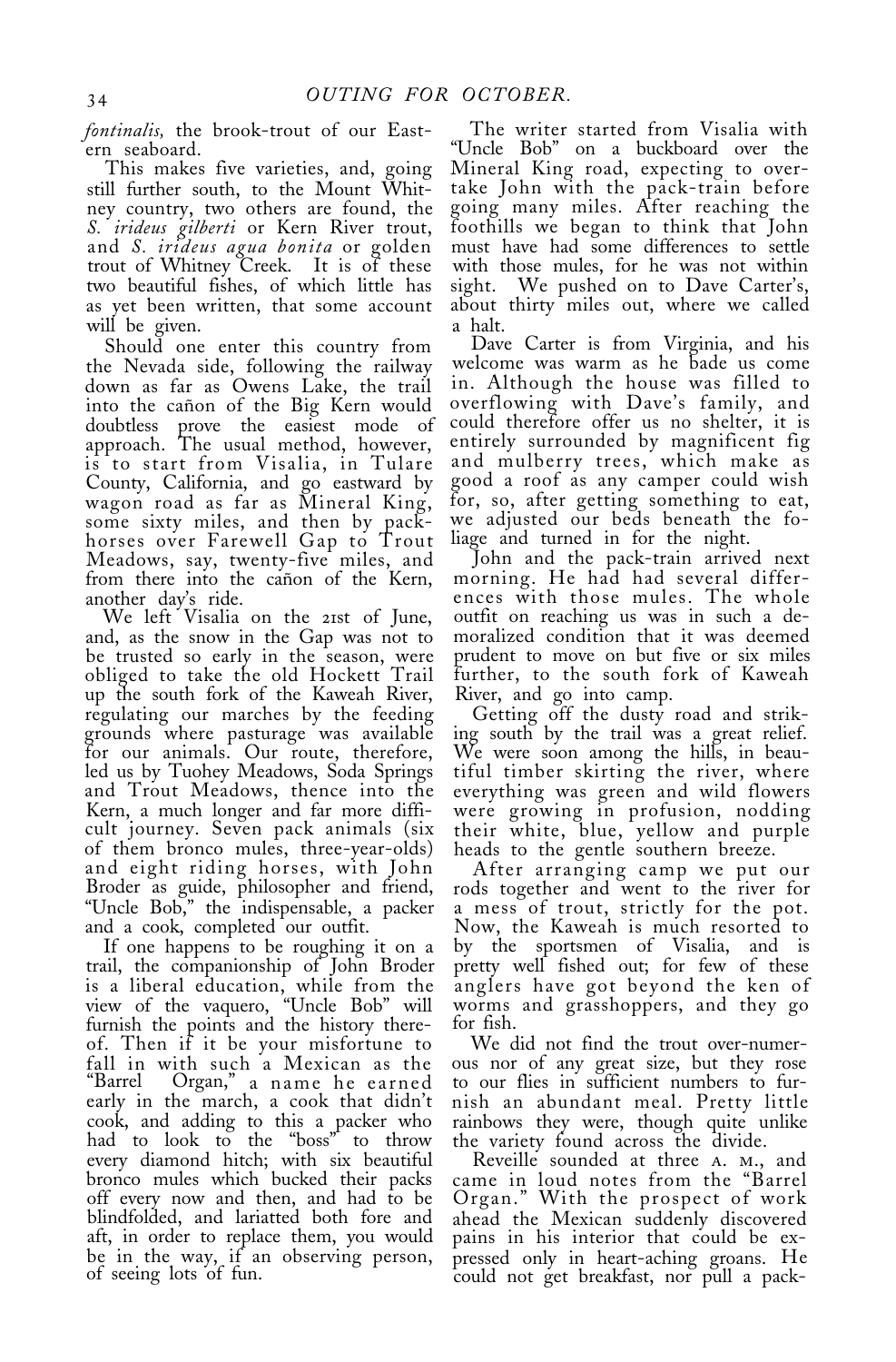rope. Utterly impossible. We were truly concerned for him and believed dose of chlorodyne was administered. He then mixed up about a quart of sweetened flour paste, which he heated over the fire, and swallowed the whole mess, after which he sat down by a tree and groaned as loudly as ever. We had to turn in and get breakfast without him, and pack the animals as well. It was a circus, and we all played clown to the six trick mules. Betimes the outfit was started, the Mexican having sad-

dled his horse and dropped in behind. The weather was delightful. The forest-covered hills in their richest green of early summer, the ground carpeted with masses of wild flowers, the distant peaks glistening in the sunshine, and the fresh morning air united to bring a sense of enjoyment to the faces of all save the "Barrel Organ" and the mules.

The Hockett Trail was built by a man of that name, under a grant by the Legislature of the State, in order to supply the mining camps in the neighborhood of Lone Pine, some one hundred and seventy miles from Visalia. During his use, until the State finally regained A good dose of cholera mixture followed possession by purchase. In the early days the trail was kept in good condition. Easier means of access, have long quite liberally of other food, wrapped and the old trail has fallen into disuse. groaning when sleep overtook us.<br>The mountains of the Big Horn are al-<br>most like pampas to it, and the trails of daylight in the morning. In the wet<br>the Yosemite, kept in admirable the Yosemite, kept in admirable con- places considerable ice had formed overdition, seem in comparison like veritable night, and the cool morning air, suggest.

results. A halt was called, but the mules, not understanding our language, crowded up, and one, getting a push on his trail again assumed its old ruggedness.<br>pack, went ears over tail down the In the steep descents we most frequently pack, went ears over tail down the mountain. In his revolutions we saw a wheel going round, showing at rapid intervals, four legs, a pack, two ears and The previous day had tried our ania tail. Why he did not go down three mals so severely that we determined to a tail. Why he did not go down three mals so severely that we determined to thousand feet into eternity will always make a shorter march of this. Reach-<br>remain a mystery, but he brought up ing the camping place about 2 P. remain a mystery, but he brought up ing the camping place about 2 p. m., we tion about one hundred and fifty feet stream ran dancing down into the Little below, and we finally got him out—the Kern River, which, flowed with pack still on his back, no bones broken, quarter of a mile southward of us. pack still on his back, no bones broken, quarter of a mile southward of us. cut and bruised somewhat, but quite We were now on the other watershed, ready to follow on when we turned and and I was curious to see the trout. ready to follow on when we turned and picked up the trail again. Moreover, we wanted fish to eat. The

For many hours we had been rapidly ascending. The giant sugar and yellow pines, the huge cedars, became fewer in number, being replaced by firs and tamaracks. The mountain peaks quite ks. The mountain peaks quite<br>hand were entirely covered with near at hand were entirely covered with<br>a mantle of snow sending down great white stripes where it filled the rocky ravines on their sides, while patches of considerable size lay still unmelted by the side of the trail. At intervals one saw the wonderful snow-plant, transparent in vermilion, and almost crystalline in appearance, looking far more like a creation in candy than a vegetable form.

 The severity of the climb had been hard on the animals. Packs had to be re-adjusted frequently, and no one was sorry, when with the sun well below the western hills, the divide at Tuohey's Meadows was reached. The day had also proved a mule tamer. The business end of those animals had lost its aggressiveness, and one could approach

The Mexican had ridden this tough march and was not long in arriving, but the saddle had scarcely left his horse before the groans were resumed. the chlorodyne; he mixed himself another quart of sweetened paste, partook

boulevards. ive of early December, greeted our "Uncle Bob" twice led us off the awakening. With a bit of breakfast aboard, we headed the outfit down the incline for Soda Springs. After passing beyond the flat of the meadows, the trail again assumed its old ruggedness. led our horses,, and did about as much

walking as riding. selected a beautiful spot where a small<br>stream ran dancing down into the Little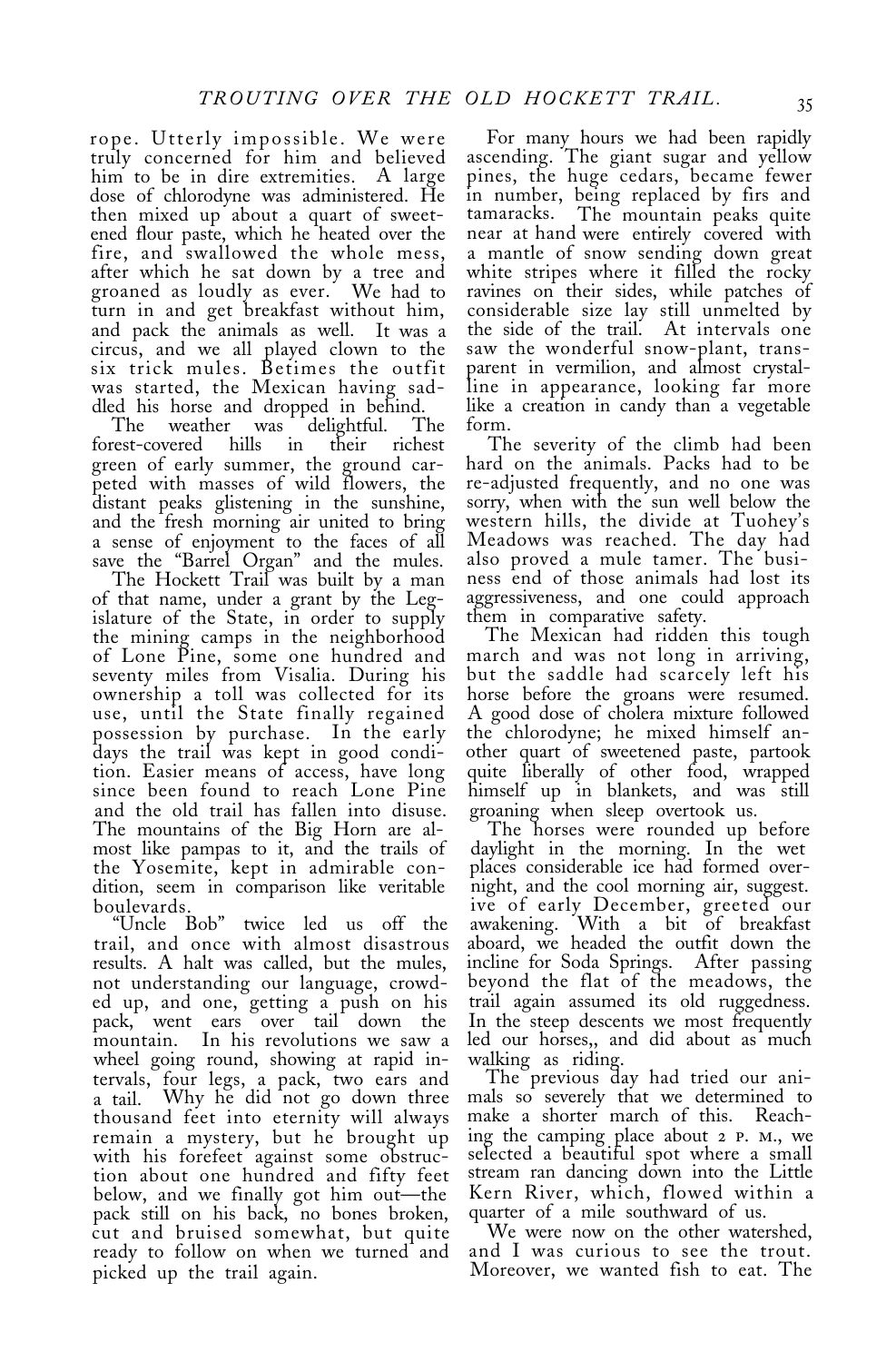ter, forbade the possibility of any finny monsters, so a  $5^{\circ}$ 

b e referred to later. Throughout our whole day we had been traversing a country of surpassing loveliness. Every turn of the trail brought forth changing views of snow-capped mountains, rocky peaks, dark and sinister-looking defiles, with forest-laden valleys and sparkling brooks and waterfalls, But the wild flowers had almost disapalmost disap-<br>
peared, and<br>  $\frac{1}{2}$  on the mc cloud river.

size of the stream as well as its charac- free grazing for their support. As soon<br>ter, forbade the possibility of any finny as the grass crops out in the spring they leave the plains for the foothills, and<br>before summer is over have consumed soon rigged and quickly shot the flies before summer is over have consumed over the rippling waters. Commencing all the grass to be found in the mead-<br>with the brook by the camp, perhaps a ows or on the most difficult pleateaux with the brook by the camp, perhaps a ows or on the most difficult pleateaux dozen quarter-pounders were landed be- of this mountainous region. In fact, dozen quarter-pounders were landed be- of this mountainous region. In fact, fore reaching the Little Kern, out of they are a band of grazing tramps. One they are a band of grazing tramps. One which a sufficient addition was made to man, three or four sheep-dogs, a small furnish the requisite "pot." Nothing burro packed with provisions, and about over a half-pound fish was killed, but fifteen hundred sheep usually make up their eating quality was so far superior the outfit. In bands of about this size, it is to those of the Kaweah as to command said, some three hundred thousand sheep



grass was nowhere to he seen. We had reached the country into which, in early spring, vast herds of sheep had been driven for pasture. The flowers had gone; where the grass should have been, nothing was to be seen but the gray soil.

In the flat country immediately sur- rounding the southern end of the Sierras, a large number of French immigrants, mostly from the Basque provinces of the Pyrenees, have settled. They own little or no land, few even have citizenship, but they raise sheep and drive their herds over the country, especially in the mountains, in search of

more espec i a  $11y$  the northern section of it, is held by the Government as a forest reserve, and within it is situated the Sequoia National Park, instituted for the preservation of the big trees, of which there are something over two hundred thousand on the reservation. A troop of cavalry is maintained for the protection of the

of this region,

forests, as well as to keep the herders off, but the soldiers reach the mountains about the Fourth of July, going in from the north, while the herders entering the mountains from the south have occupied the country since April, and little remains in the way of fodder for those who come after<br>them. Fortunately, an enterprising Frenchman has rented Trout Meadows, where he has saved the grazing, and charges a small amount per head for animals stopping there. Mr. Funston, who owns the meadows in the Kern River Cañon, has preserved them as well, but he is a lover of his kind, and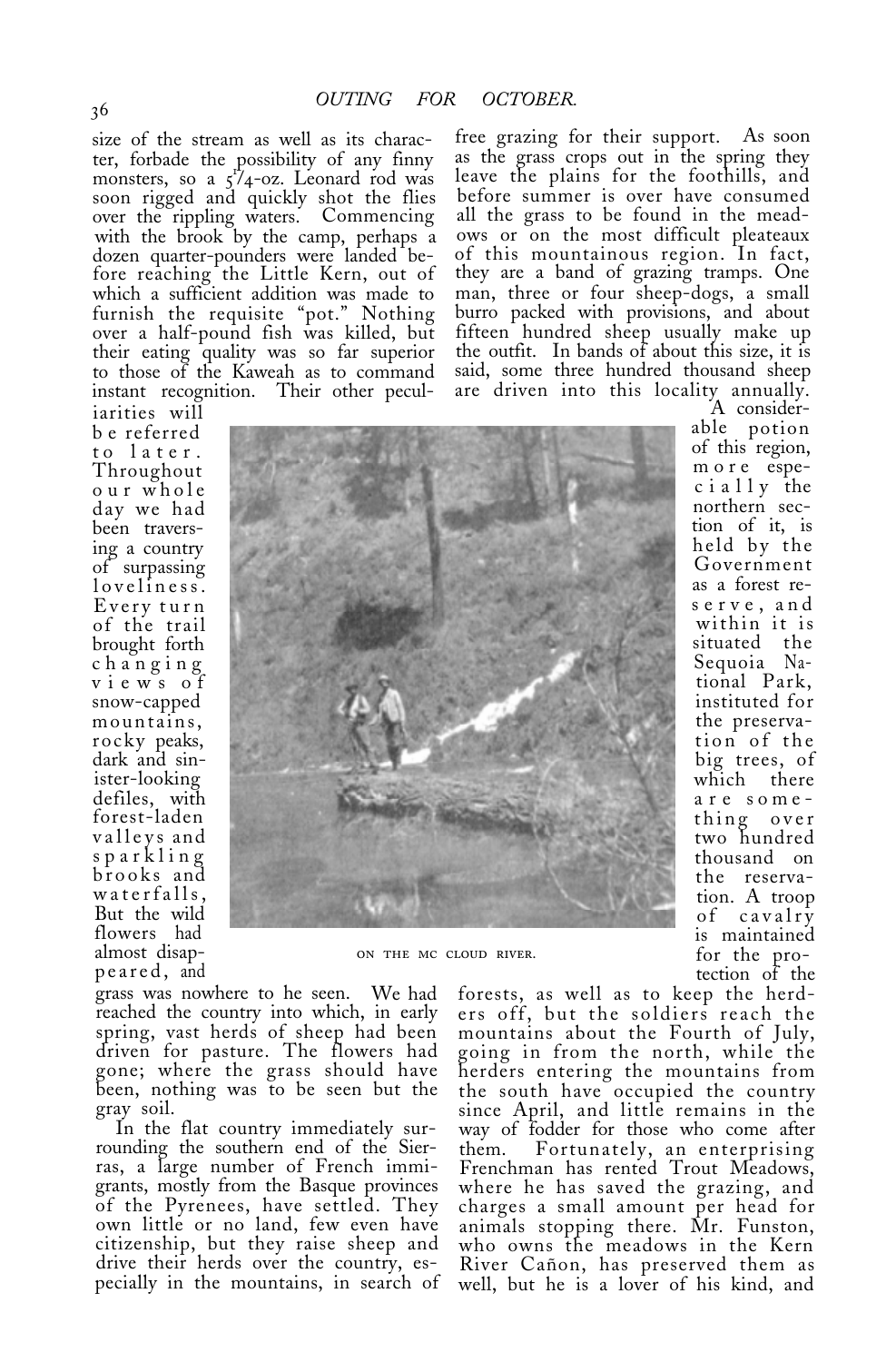you are welcome to feed there as long as you please for nothing. Were it not for these two oases in this desert of fodder, animals could not be maintained on the Kern, without packing in grain.

We had descended to a lower altitude. All the snow had disappeared, and, though the air was fresh and bracing, it had reached a comfortable temperature. After spending a refreshing night at Soda Springs, an early start was made for Trout Meadows. Our course took us down the watershed of the Little Kern, though rarely in sight of the stream. While the country is not

so rough, neither is it s o picturesque as that of the previous day, and w e reached our destination early in the after-

The route into the Kern River Cañon from Trout Meadows was a much more difficult journey than I h a d imagined. Its<br>early stages were fairly e a s y , but when we reached the divide the old rugged characteristics ap-



NEVADA AND VERNAL FALLS FROM GLACIER POINT

peared, and the legs of our horses were "all of a tremble" after reaching the top of some of those many rocky climbs, where we halted that they might regain their wind. Through this winding trail every moment was enjoyable, for at every turn some new and entrancing scene was discovered, and when the great river came into view, flowing with rapid pace through a cañon that vies with Yosemite in loveliness, we could but stop and gaze. This, however, did not get us to camp, so on we went, struggling up the rough ascents and down the loose and treacherous rocks, crossing shady brooks in sheltered defiles, tak-

which the river flows widens out for perhaps a mile along its course, and here one finds Funston's Meadows, with grass in plenty, and as charming a spot as one could wish for a permanent camp. Down by the riverside, in a grove of tamaracks, where a rapid made music, we pitched our tents.

There was still plenty of daylight left in which to go a-fishing. Rods, reels and fly-books came from the packs, and up-stream we went. The Kern for a river in the mountains is a large one, though partaking of all the character: istics of mountain streams, with rapids and pools in profusion. It is fairly high

ing a peep here and there at phantomlike waterfalls issuing from the sides of mountains miles away, until we reached a spot on the river most commonly used as a camp. After looking over the ground, the conclusion was reached that the grazing was not sufficiently good to hold our animals in safety.

Leaving the Hockett Trail at this point, where it crosses the river by a ford and leads to the southeast, we pushed on to Funston's Meadows, some six miles further up-stream. On the route we passed two beautiful lakes, made by a big landslide which fell into

the river and blocked up<br>sufficient space to form them. Dead trees still stood out of the water in many places, and the huge boulders with broken timb e r carried down marked a scene of wild con fusion in that might tumble. Toward the end of our journey the sides of the cañon rise to splendid heights in

rough, treeless crags,<br>but the bottom through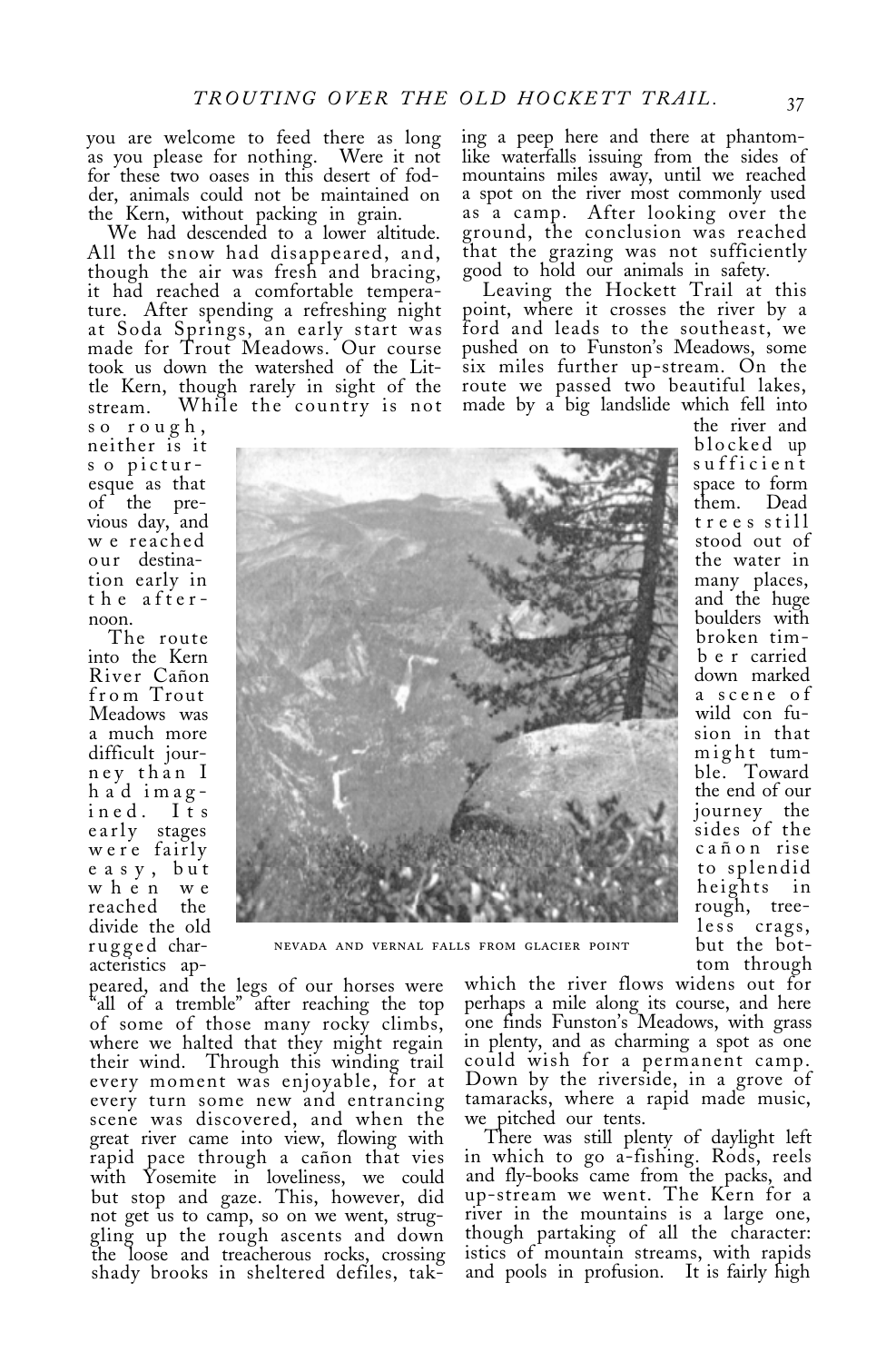at this season of the year, and carries an immense volume of water considering its altitude. It is without those peculiarities, however, which lead to the growth of exceedingly large trout, by which is meant fish of five to fifteen pounds in weight, a feature which has made the Williamson River of Oregon and the Walker River of Nevada so famous. It carries, however, large numbers of two-pound fish, with an occasional three, four or even five pounder. Quite good enough this for anyone. Then the fish are most beautiful in appearance, far handsomer than the rainbows of the Williamson, which, though yielding to no trout of the Pacific in their rising and fighting qualities, are the plainest of their species.

We had not gone two hundred yards from camp before we commenced taking fish. First, one weighing about a pound, then a little chap of half the size, next a greedy two-pounder rose, and presently another of the same weight. So on we went, until our creels began to pull a bit at the shoulder, when we sat down to have an inspection.

The most interesting feature of the trout of Kern River rests in the fact that it is said to furnish the connecting link between the cutthroat and the rainbow species. Consequently, the first thing to look for was the cutthroat mark, which is a deep scarlet blotch on the half-concealed membrane between the two branches of the lower jaw. In the specimens we caught it was not strikingly developed, though discoverable in all of them. Unfortunately, at this early season the fish were not in<br>high condition. They were dark in high condition. They were dark in color, and over their entire length and breadth profusely covered with spots, much more so than any true trout we had ever before observed. The fish had not as yet recovered from the effect of spawning, which evidently occurs very late in these waters, and their lack of activity upon the rod was a disappointment to the spirit of the angler. Their reputation as fighters, however, is high, and no doubt, later in the year, when they have recovered their full vigor, they will make as merry a struggle for life as any of their kin,

The individuals under observation offered as great a variety of tints as can be found in our Eastern char, and their coloring is certainly beautiful.

Were it not for the faint streak of red down their sides they have little resemblance to any of the other rainbows.

The small scales of the Kern River trout and an indication of the cutthroat mark give him a claim of relationship to the *Salmo mykiss,* while the red streak on the side and the color and profusion of spots connect him with the *Salmo irideus,* and serve to produce a most interesting individuality.

We made our way up-stream, climbing many difficult wind-falls to reach the various pools, and by nightfall had a goodly catch of fish. From their varied appearance and great diversity of color one might imagine they were of a dozen different varieties, but color in trout is often as fantastic as the taste of gentle womankind. We whipped the stream for several days, both above and below our camp, with varied success, taking fish from one-half to three and a half pounds in weight. This largest specimen was a spent male twenty-two inches tong, which in good condition would certainly have tipped the scale at five pounds.

The great curiosity of the region is the golden trout of Whitney Creek, *Salmo irideus agua bonita,* and this we had yet to see. Some four miles below our camp at Funston's, Whitney Creek flows down through a little cañon of its own into the Big Kern, on the opposite side of the stream, and in order to reach it the river must be forded.

Riding down-stream about two miles, a place in the river came in sight which looked favorable to crossing, at least it did to John, and we took to the water. The footing on the bottom proved the correctness of his judgment, and though' the current swept us down a considerable distance and the water at times nearly reached the backs of our horses, we landed safely on the other bank. confess I was glad to get there. A climb of about three thousand feet out of the cañon of the Kern, brought us up again on the old Hockett Trail, which, crossing the river at a ford some distance below, makes its way through the watershed of Whitney Creek to the flatter country around the southern base of Mount Whitney, where Lone Pine is situated. A moderate ride brought us to the top of Whitney Creek Cañon, where we tied up our horses and proceeded to climb down.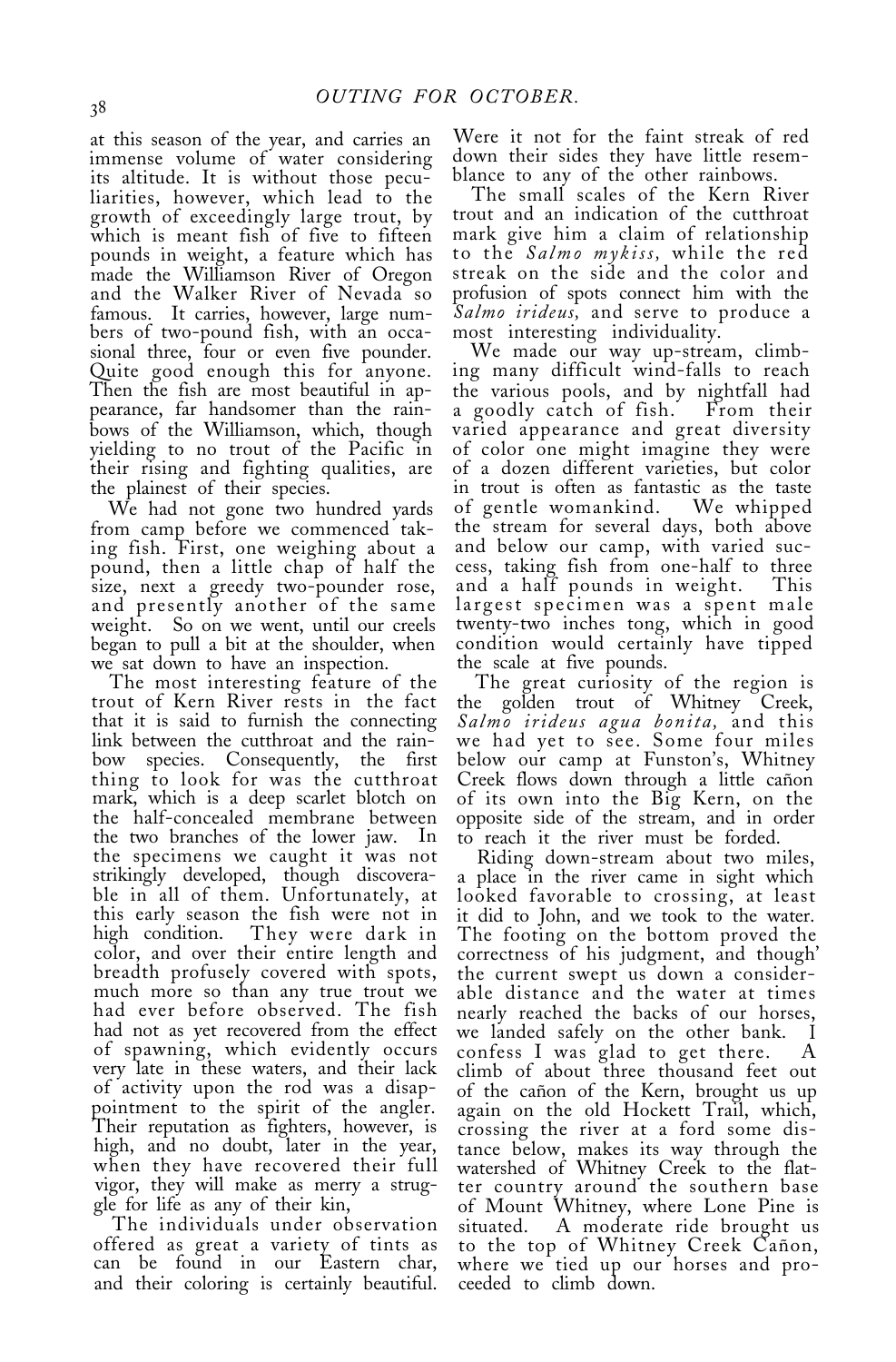Though the cañon is small when compared with the immensities of the region, it has an individuality as well as a beauty quite its own. Its rocky sides are of volcanic formation, generally of a reddish-brown color, in striking contrast with the granite and limestone of the locality, while the timber within it is plentiful and greatly varied. Looking up the stream one sees a succession of waterfalls of various heights, the one which breaks the sky-line at the top making perhaps seventy feet in its descent.

pure gold. Their bodies are so smooth as to give the impression they are scaleless. All have the finger-marks so universally shown in young rainbows, they have discovered the fountain of eternal youth. Scarcely any spots are observable save upon the head, tail, and fins, while even there they are not numerous. In this respect these trout are as immaculate as the sea-river forms or those inhabiting alkali lakes.

This extraordinary appearance led us

That it is one of the most beauin this surpassingly attractive country no one would question. But, how any fish can live in this succession o f falls, with water surging and flying over rocks everywhere in its precipitous descent, where scarcely a spot larger than an ordinary t a b l e -top approaches throughout its entire length any-<br>thing like



stillness, seems a mystery to the be- to rile this of other contiguous streams, holder. Yet, here is the home of the and the inference is, there must be holder. Yet, here is the home of the and the inference is, there must be golden trout.<br>something within its own bed to pro-

It was a stiff climb down to the bot- duce this notable characteristic. The tom, where we put our rods together, and out of the little eddies soon commenced to lift those golden beauties, in there may be some chemical property<br>appearance the most remarkable of the in the volcanic rocks through which appearance the most remarkable of the

known as gold-fish, is about as ten-carat metal compared with these, their color reaching the deep orange of old and but it was confined to a streak upon the

thing like the weather<br>stillness, seems a mystery to the be- to rile this of other contiguous streams, and the merched to pro-<br>something within its own bed to pro-<br>duce this notable characteristic. The scarcity of spots upon the fish; and<br>there may be some chemical property *Salmonida*.<br>In color the golden carp, commonly dinary color they exhibit. In a few dinary color they exhibit. In a few instances this golden hue was observed in the trout taken from the Little Kern,

to an examination of the water in which they live. While the water of the Kern a n d the brooks flowing into it was as clear a s crystal, and excel-<br>lent for lent for drinking and domestic uses, that of Whitney Creek was of an altogether different character. It was of a milky appearance, with a decidedly hard feeling and alkaline taste. There was nothing in